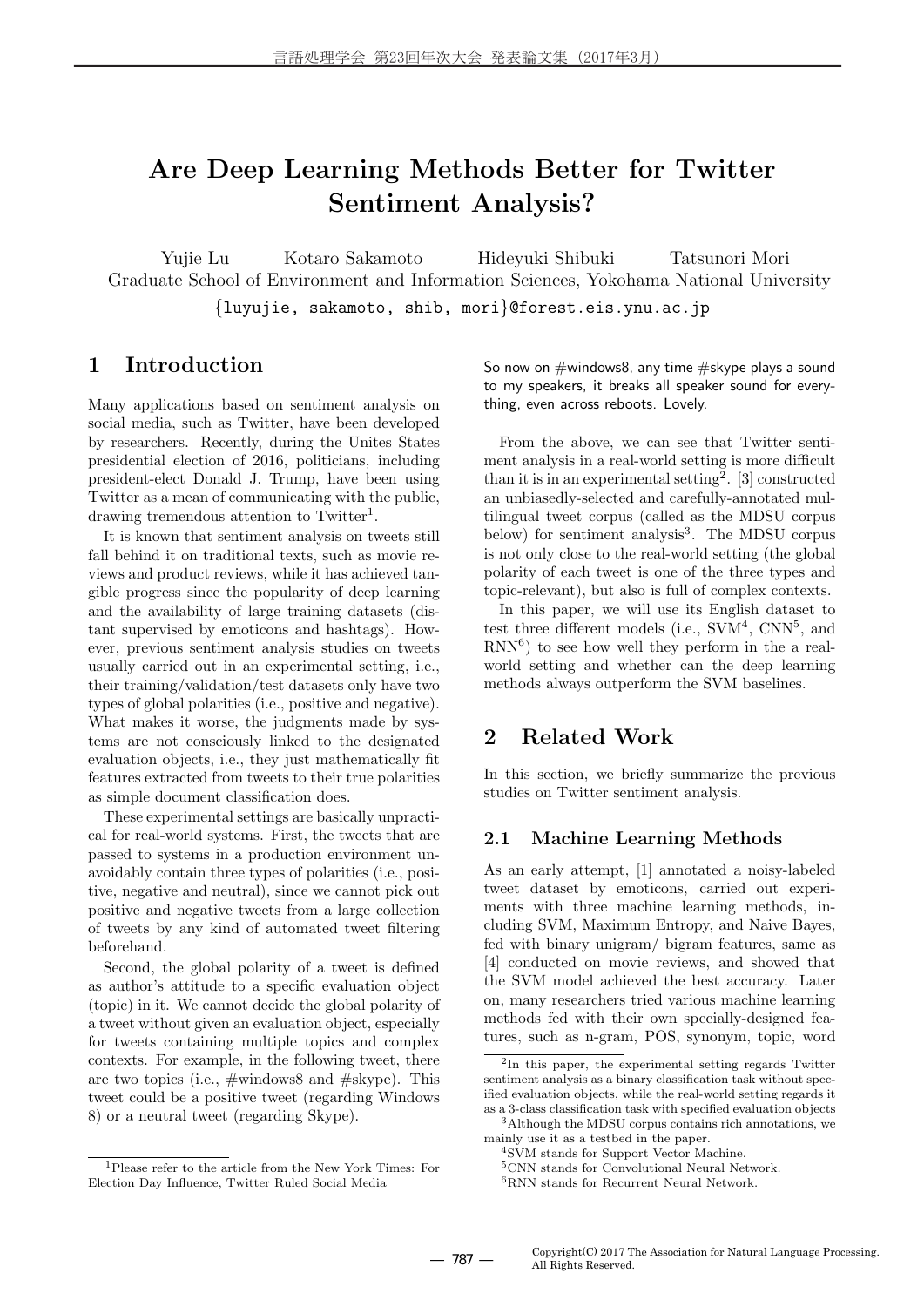polarity, emoticon, context, discourse relation, and even, author gender. The SemEval-2014 Task 9 report also pointed out that most participants resorted to machine learning methods with various features, who depended heavily on sentiment lexicons, attaining approximately 70% accuracy at best.

#### **2.2 Deep Learning Methods**

Due to the prevalence of deep learning in these years, many different network structures have been put forth for opinion mining. [2, 6] introduced their attempts of using CNN and recursive neural networks on sentence-level sentiment classification respectively, achieving rather inspiring results. Later on, researchers started to apply them to Twitter sentiment analysis. [5] explored the deep convolutional neural networks, and achieved accuracies that could rank in the first two positions in Semeval-2015 Task 10. [7] proposed a Long Short Term Memory (LSTM) recurrent network, and outperformed several feature-engineering approaches. They also reported that their models are able to capture the special functions of words. Besides these studies, a couple of other deep network structures have been proposed.

Although our models to be used for comparison do not have significant differences from the existing methods, it is still meaningful to observe their adaptability and performance in the real-world setting.

### **3 Models**

### **3.1 Support Vector Machine**

SVM has proved to be an efficient classification model for document classification. The essence of SVM is to find a hyperplane represented by its normal vector **w** which maximizes the margin between two classes. This search then becomes a constrained optimization problem (specifically speaking, a solved convex quadratic programming problem) and the solution can be written as:

$$
\mathbf{w} = \sum_{i=1}^{n} \alpha_i y_i x_i, \quad \alpha_i \ge 0 \tag{1}
$$

where  $x_i$  are support vectors lying on the class boundaries,  $\alpha_i$  are coefficients of support vectors and *y*<sub>*i*</sub> are true values, each of which  $\in \{1, -1\}$ .

To solve multiclass classification task, one-vs-therest or one-vs-one strategy can be adopted. By default, the one-vs-one strategy is used. Further, for linearly inseparable problems, kernel trick can be used.

The machine learning methods based on SVM with n-gram features proposed by Pang et al. (2002) and Go et al. (2009) are frequently used as baselines in



Figure 1: Tweet Matrix with Zero Padding

many previous studies. Similar to their settings, we use the default SVM model with a linear kernel and  $C = 1$ . Besides, the binarized unigram/bigram term frequencies are used as our features. The models are trained with LibSVM (Chang and Lin, 2011) via Python scikit-learn library.

#### **3.2 Convolutional Neutral Network**

One of the advantages of CNNs is that they have many fewer parameters than fully connected networks with the same number of hidden units, which makes them much easier to be trained. Our CNN architecture is very close to the architecture of [2].

Let  $\mathbf{x}_i$  be the *k*-dimensional word vector corresponding to the *i*-th word in a tweet; thus, a tweet having *n* words is represented as:

$$
\mathbf{x}_{1:n} = \mathbf{x}_1 \oplus \mathbf{x}_2 \oplus \mathbf{x}_3 \oplus \dots \oplus \mathbf{x}_n \tag{2}
$$

where is *⊕* the concatenation operator. To unify the matrix representation of tweets in different length, the maximum length of all tweets in the dataset is used as the fixed length for tweet matrices. For shorter tweets, zero vector was padded at the back of a tweet matrix (see Figure 1).

Next, we carried out convolution operation across each tweet matrix to transform it to a scalar *c<sup>i</sup>* . This procedure is formulated as follow.

$$
c_i = f(\mathbf{w} \cdot \mathbf{x}_{i:i+h-1} + b)
$$
 (3)

$$
\mathbf{c} = [c_1, c_2, ..., c_{n-h+1}] \tag{4}
$$

where **w** denotes a filter map, h is the window size of a filter, f is a non-linear activation function and b is a bias term. By doing so, reginal word vectors  $\mathbf{x}_{i:i+h-1}$  in a tweet matrix is convoluted to  $c_i$ .

Then, we conduct subsampling operation. Here, we use the following max-pooling as our subsampling method.

$$
c_{max} = max\{\mathbf{c}\}\tag{5}
$$

From Eqs.  $(3)$ – $(5)$ , a filter generates one  $c_{max}$  from a tweet matrix. Practically, the convolution and subsampling operations are usually performed in pair.

The number of filter maps of our CNN model is 100, and the possible window sizes are *{*3*,* 4*,* 5*}*, so there are 300 different filters in total in our model.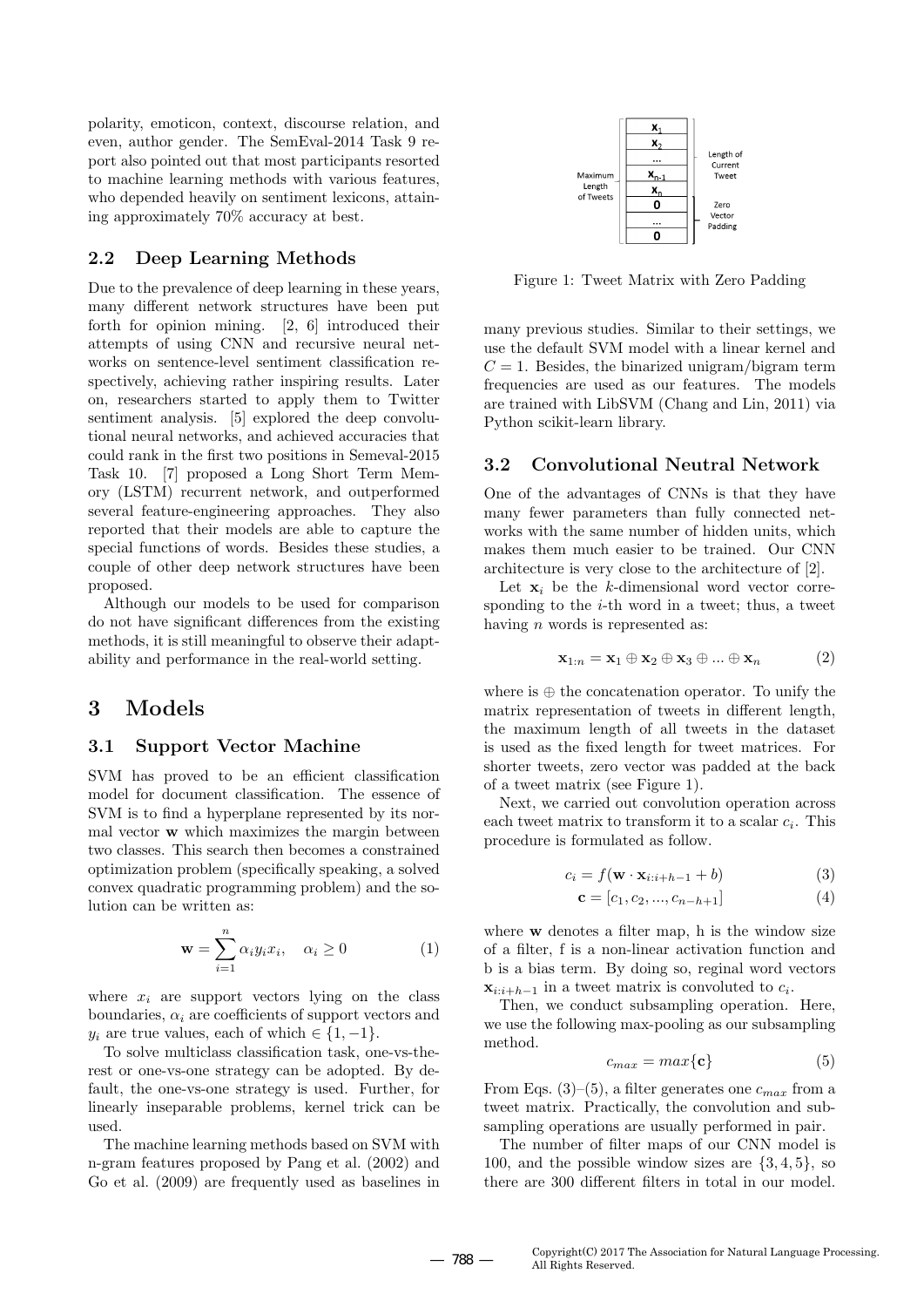

Figure 2: Illustraion of Our RNN Model

The corresponding 300 *cmax* form the penultimate layer, and are then passed to a fully connected softmax layer to predict the global polarity of a tweet.

Further, we employed Dropout as our regularization on the penultimate layer. Dropout was proved to be an effective way to prevent coadaptation of hidden units by randomly setting a portion of the hidden units to zeroes during feedforward/backpropagation.

#### **3.3 Recurrent Neutral Network**

RNNs have gained tremendous attention in the NLP field, and they have been employed to handle many tasks, including machine translation. One of the characteristics of RNNs is that they can use their internal memory to process sequences of inputs in arbitrary length.

A RNN consists of a hidden state **h** and an optional output **y** which operates on a variable-length sequence  $\mathbf{x} = (x_1, ..., x_T)$ . At each time step *t*, the hidden state  $\mathbf{h}_{\langle t \rangle}$  of the RNN is updated by

$$
\mathbf{h}_{\langle t \rangle} = f(\mathbf{h}_{\langle t-1 \rangle}, x_t) \tag{6}
$$

where  $f$  is a non-linear activation function. Unlike other neutral networks, researchers have designed quite complex activation functions for RNNs, such as LSTM and GRU (Gated Recurrent Unit) cells.

After the last word vector being inputed to the model, the polarity distribution of the global polarity of a tweet can be given by the softmax layer using  $\mathbf{h}_{\langle T \rangle}$ , as follows.

$$
p(\mathbf{y}_j = 1) = \frac{exp(\mathbf{w}_j \mathbf{h}_{\langle T \rangle})}{\sum_{j'}^{K} exp(\mathbf{w}_j \cdot \mathbf{h}_{\langle T \rangle})}
$$
(7)

where *K* is the number of classes,  $j = 0, ..., K - 1$ , and  $\mathbf{w}_i$  are the rows of the weight matrix **W** of the softmax layer.

By reusing the hidden units in the previous layer, RNNs allow past information sequentially encoded inside the networks. Such structures make it possible to compress a variable-length input into a fix-length vector **h***⟨T⟩* . Figure 2 illustrates our RNN model. Our RNN architecture is basically as same as the Elman Network described in [7]. The size of the hidden layer is 100 in this paper.

### **4 Experiment**

#### **4.1 Experiment Setup**

The MDSU corpus involves 3 languages (i.e., English, Japanese and Chinese) and 4 international topics (i.e., iPhone 6, Windows 8, Vladimir Putin, and Scottish Independence), consisting of 12 collections. Totally, the corpus has 5422 tweets, with each collection containing approximately 450 tweets. The English and Japanese tweets are collected from Twitter<sup>7</sup>, and the Chinese tweets are collected from Weibo<sup>8</sup> , a Chinese version of Twitter. During the tweet selection, we filtered out those apparent nonemotional tweets and preferred to choose tweets with rich language phenomenon.

As said in the introduction section, we only use the English dataset of the MDSU corpus, whose polarity distribution is shown in Table 1. The average number of words of the tweets in the dataset is 23, with a minimum of 10 and a maximum of 34 (i.e., the length of tweet matrices for the CNN model). The instances of the dataset is given in the [*<*topic*>*, *<*tweet text*>*, *<*polarity*>*] format, such as ["Windows 8", the example tweet in Section 1, "positive"].

Table 1: Polarity Distribution of the English Dataset Positive  $\# \, \mid$  Negative  $\# \, \mid$  Neutral  $\#$ 

|     | Positive $\#$   Negative $\#$   Neutral $\#$ |  |
|-----|----------------------------------------------|--|
| 503 |                                              |  |

In this paper, the word embedding we used for our deep learning modes is word2vec<sup>9</sup> vectors trained on Google News, who have dimensionality of 300. Words not present in word2vec vectors are initialized randomly (using a uniform distribution having approximately the same variance with the pre-trained vectors). Our pre-trained vectors are treated as fixed inputs, and are not fine-tuned during learning.

There are two types of classification tasks in this paper. One is a 3-class classification (all 1803 instances in [*<*topic*>*, *<*tweet text*>*, *<*polarity*>*] format), and the other is a binary classification (1277 non-neutral instances in [*<*tweet text*>*, *<*polarity*>*] format). For all the models, we use accuracy as our metric, and 10-fold cross validation for model evaluation. For each fold, CNN models run 25 epochs and RNN models run 100 epochs. To simplify the comparison, we only used word information as inputs for all three models (binarized unigram/bigram frequencies for SVM models, and word vectors for CNN and RNN models).

<sup>7</sup>http://www.twitter.com

<sup>8</sup>http://weibo.com

<sup>9</sup>https://github.com/mmihaltz/word2vec-GoogleNewsvectors